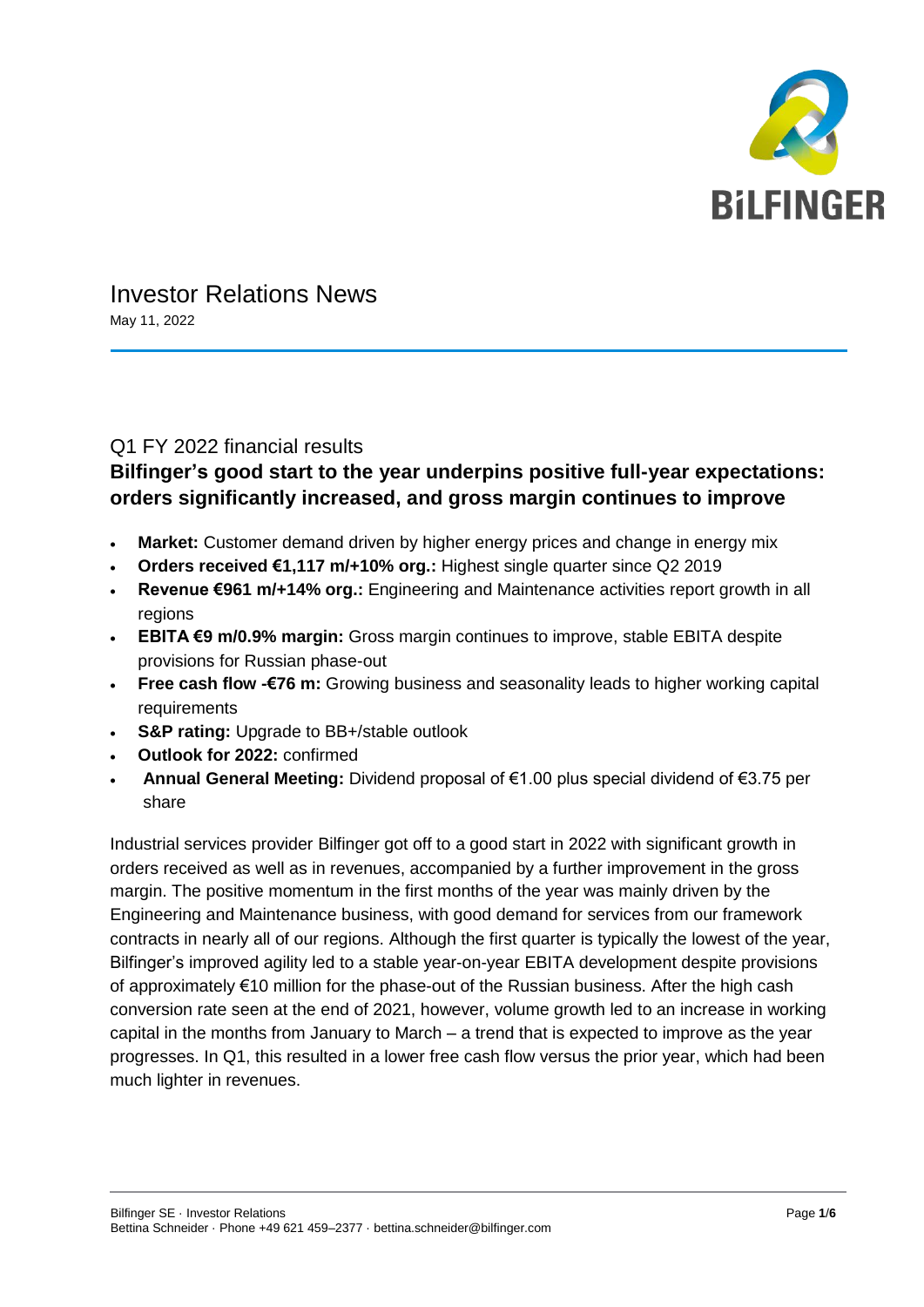

"This year will again be marked by many challenges for all of us, both in business and in society," commented CEO Thomas Schulz. "However, we consider ourselves well positioned to support our customers in operating their assets more efficiently and sustainably, especially in light of the need to adapt to a changing energy mix and to reduce energy consumption overall. This will lead to continued, profitable growth for our Group."

In view of the war in Ukraine, Bilfinger decided early not to accept any new orders from Russia. Existing contracts will be phased out. Applicable sanctions against Russia are strictly followed and continuously monitored. Given the low volumes in Russia, with local sales totaling around €10 million in 2021, this will not materially impact the Group's revenue outlook for 2022 or beyond.

The Annual General Meeting is taking place today in Mannheim. Shareholders have been invited to participate virtually. The Executive Board and the Supervisory Board have proposed to the Annual General Meeting a regular dividend of €1.00 per share in addition to a special dividend of €3.75 per share. This will be part of the total €250 million planned distribution to shareholders, which includes up to €100 million dedicated to a share buyback after the AGM approves the corresponding proposal.

Rating agency S&P just recently reflected the positive business development of Bilfinger in the last year and the improvement in the credit risk profile with an upgrade by one notch to BB+/stable outlook. This decision was based on Bilfinger's improved business and financial flexibility.

#### **Group performance in Q1 2022**

Orders received grew by 10 percent organically to reach €1,117 million in the first quarter (prior year: €1,001 million). This marked the highest single quarter since the second quarter of 2019 and was driven by a significant rise in orders from the company's European markets. The order backlog saw organic growth of 11 percent to €3,130 million (prior year: €2,796 million), while the book-to-bill ratio of 1.16 again underpins Bilfinger's growth ambitions going forward.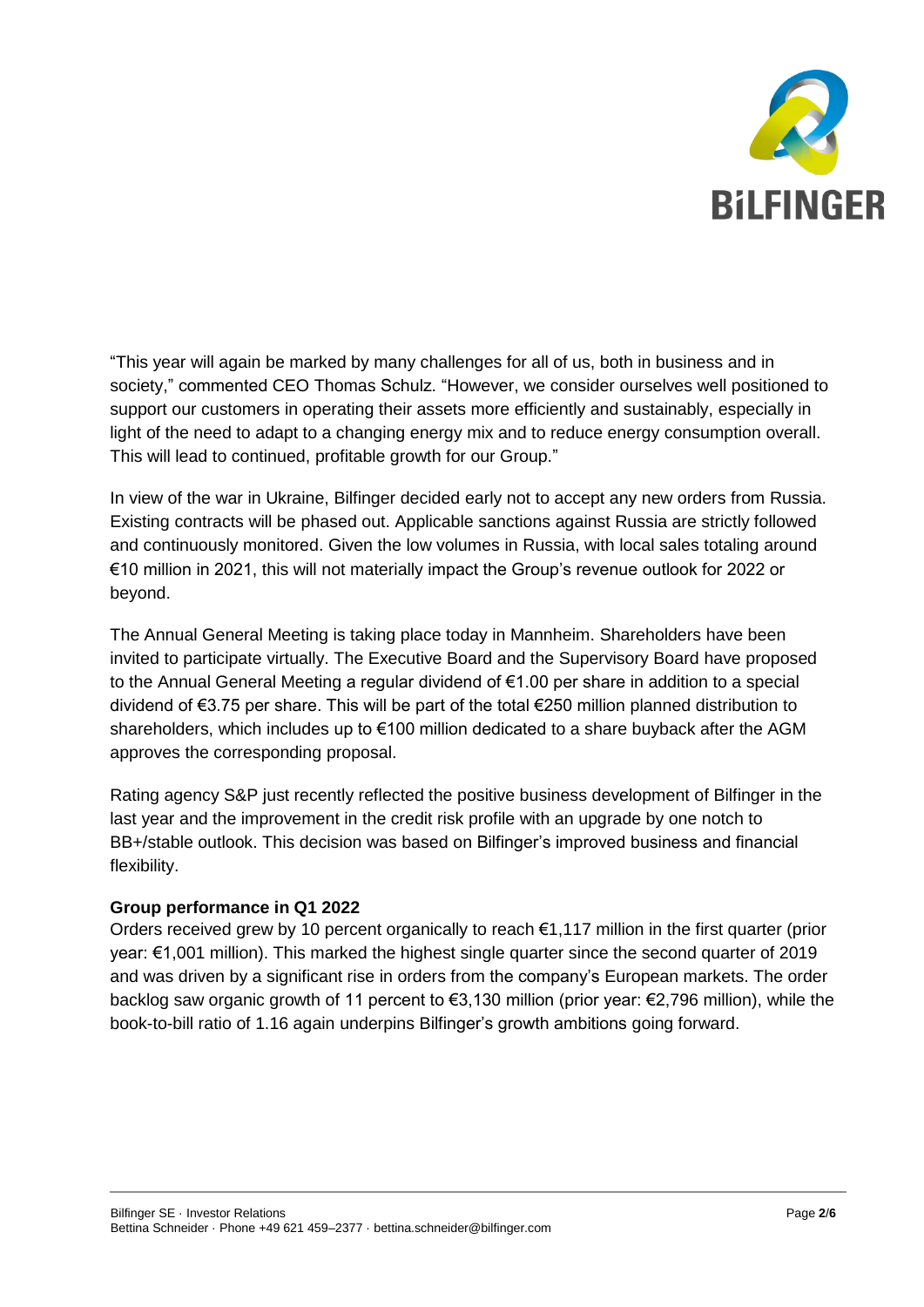

Group revenue grew by a strong 14 percent organically compared with the prior-year quarter to €961 million (prior year: €833 million). At 9.9 percent (prior year: 9.4 percent), the gross margin improved, as did gross profit, which rose significantly to €95 million from a low level (prior year: €79 million). The high level of sick leave associated with Covid-19 was well managed. Despite the top-line growth, SG&A expenses of €74 million (prior year: €70 million) remained at the current quarterly run rate. The SG&A ratio measured against revenue was 7.7 percent (prior year: 8.4 percent).

Bilfinger generated stable EBITA of €9 million, which corresponds to an EBITA margin of 0.9 percent (prior year: 1.1 percent), despite approximately €10 million in restructuring costs for the phase-out of the Russian business.

#### **Engineering & Maintenance Europe segment**

At E&M Europe, orders received increased by 8 percent organically to €736 million (prior year: €675 million). The segment delivered significant growth at a good margin level in a generally positive market environment. Revenue went up by 12 percent organically to €635 million (prior year: €561 million) and the book-to-bill ratio was at 1.16. Segment EBITA decreased to €13 million (prior year: €16 million) due to approximately €10 million in restructuring costs for the phase-out of the Russian business. The corresponding EBITA margin was 2.0 percent (prior year: 2.8 percent). Underlying profitability improved in line with expectations.

#### **Engineering & Maintenance International segment**

Orders received at E&M International were stable at €163 million (prior year: €161 million). Revenue grew by a strong 35 percent organically to €159 million coming from a low prior-year quarter of €110 million. Consequently, EBITA improved significantly to -€1 million (prior year: -€7 million). Here, better capacity utilization and the strategic realignment undertaken in 2021 starting to show their effects. The EBITA margin came to -0.5 percent (prior year: -6.0 percent).

#### **Technologies segment**

Orders received at Technologies increased by a substantial 50 percent organically to  $E$ 173 million (prior year: €115 million), leading to a book-to-bill ratio of 1.40. The increase was supported by major contracts in the Life Science and Nuclear business. Revenue decreased by 5 percent organically to €124 million (prior year: €130 million), reflecting the more volatile project business that dominates this segment. EBITA was accordingly low at break-even (prior year: €4 million). The EBITA margin was also low at 0.1% (prior year: 2.9 percent).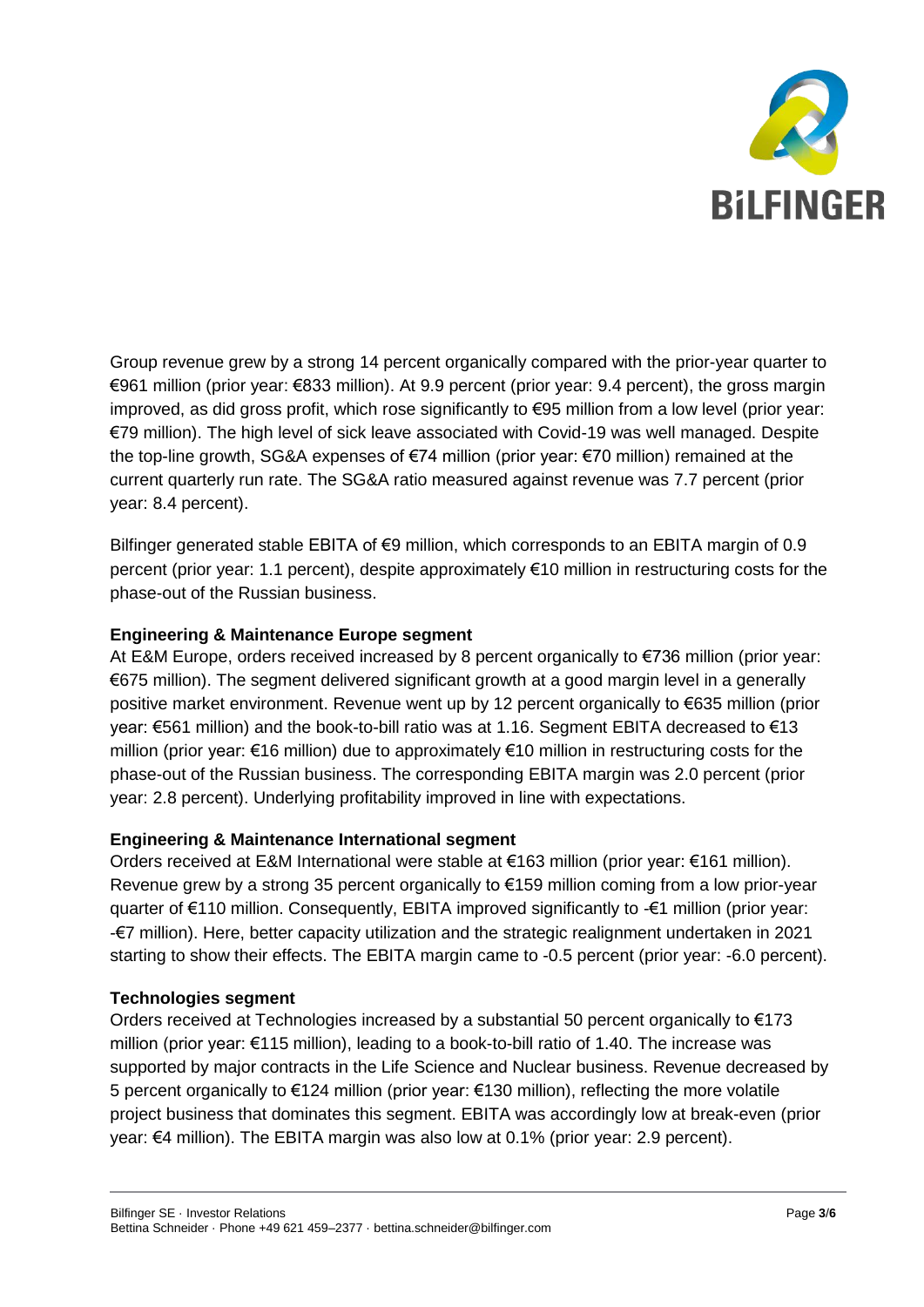

#### **Net profit and free cash flow**

Net profit decreased to -€6 million (prior year: €10 million), partly driven by a normalized financial result of -€7 million after €2 million in the prior year, which had included €10 million in positive special items from the sale of Apleona as well as interest on tax refunds. In addition, tax charges increased from  $\epsilon$ 0 million to - $\epsilon$ 7 million in the absence of  $\epsilon$ 4 million positive impact from tax refunds in Q1 2021.

Free cash flow decreased to -€76 million (prior year: -€28 million) as the significant growth in revenues and the seasonality led in the first step to an increased working capital requirement – a trend that is expected to improve as the year progresses. Net capital expenditures raised to - €9 million after -€5 million in the prior year.

#### **Outlook for 2022 confirmed**

For the Group, Bilfinger anticipates significant revenue growth (2021: €3,737 million) and a significant increase in EBITA (2021: €121 million). Improved operating earnings in 2022 will compensate for the absence of real estate and property disposal gains in 2021. Lower special items charges will also contribute to a higher EBITA margin in 2022 (2021: 3.2%).

Despite the improved EBITA, net profit is expected to be significantly lower than in the prior year (2021: €130 million) due to a financial result with no positive special items and a normalized tax rate.

Bilfinger anticipates free cash flow for 2022 to be at the good level seen in 2021 ( $\epsilon$  115 million) which benefited from cash inflows from real estate disposals and tax refunds. This will be compensated by increased operating cash flows in 2022.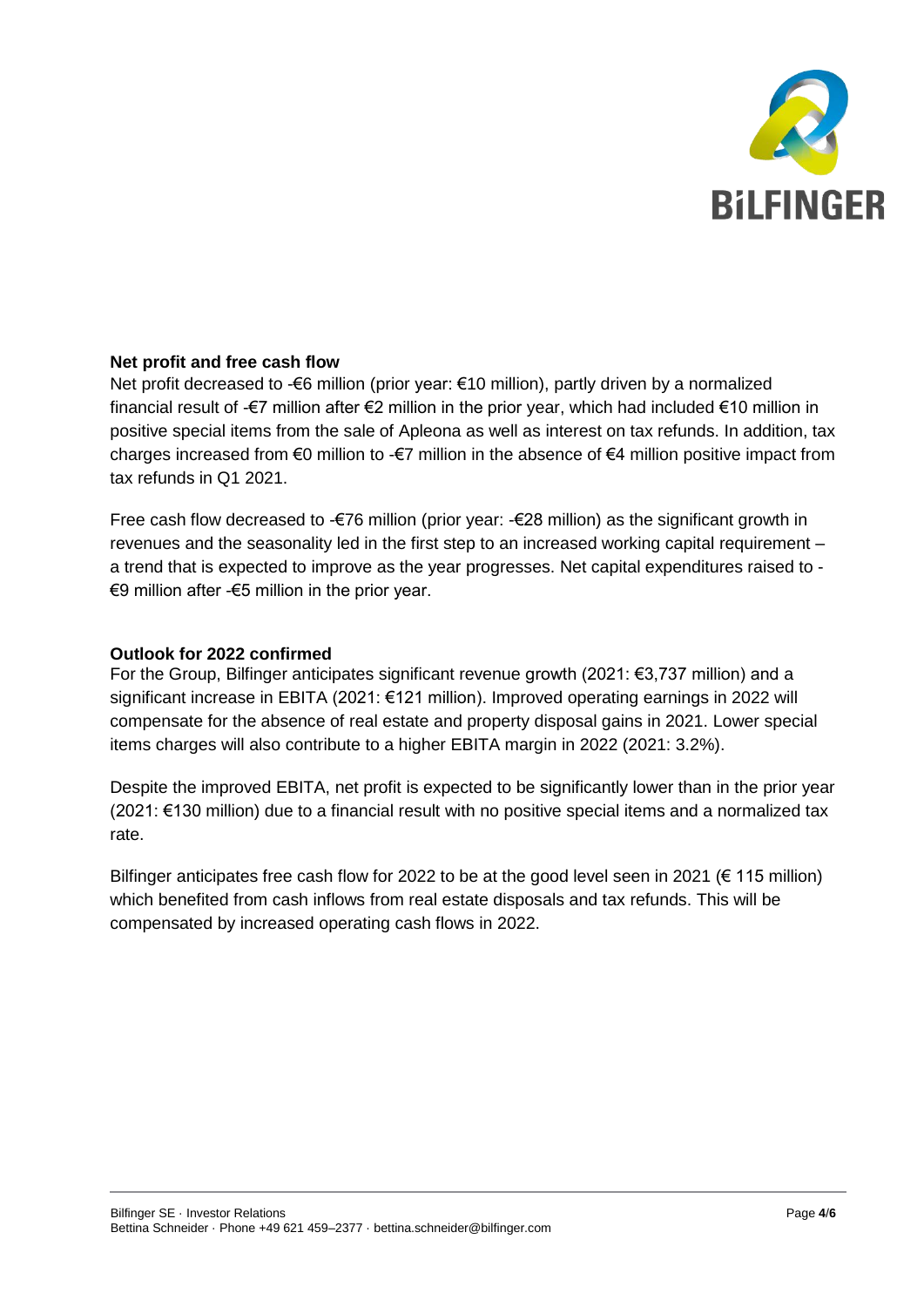

## **Key figures for the Group**

| in $\epsilon$ million                   |                |        |                 |              |
|-----------------------------------------|----------------|--------|-----------------|--------------|
|                                         | Q <sub>1</sub> |        |                 | FY 2021      |
|                                         | 2022           | 2021   | $\Delta$ in %   | 2021         |
| Orders received                         | 1,117          | 1,001  | 12<br>(org: 10) | 4,008        |
| Order backlog                           | 3,130          | 2,796  | 12<br>(org: 11) | 2,946        |
| Revenue                                 | 961            | 833    | 15<br>(org: 14) | 3,737        |
| Gross margin (in %)                     | 9.9            | 9.4    |                 | 10.4         |
| <b>EBITDA</b>                           | 32             | 33     | $\mathbf 0$     | 220          |
| <b>EBITA</b>                            | 9              | 9      | 0               | 121          |
| EBITA margin (in %)                     | 0.9            | 1.1    |                 | 3.2          |
| Thereof special items                   | $-10$          | $-2$   |                 | $-16$        |
| Net profit                              | -6             | 10     |                 | 130          |
| Earnings per share (in $\epsilon$ )     | $-0.16$        | 0.26   |                 | 3.19         |
| Operating cash flow                     | $-67$          | $-23$  |                 | 113          |
| Free cash flow                          | $-76$          | $-28$  |                 | 115          |
| Thereof special items                   | -6             | $-23$  |                 | $-52$        |
| <b>Net CAPEX</b>                        | -9             | $-5$   |                 | $\mathbf{2}$ |
| Employees (number at<br>reporting date) | 30,349         | 28,775 |                 | 29,756       |